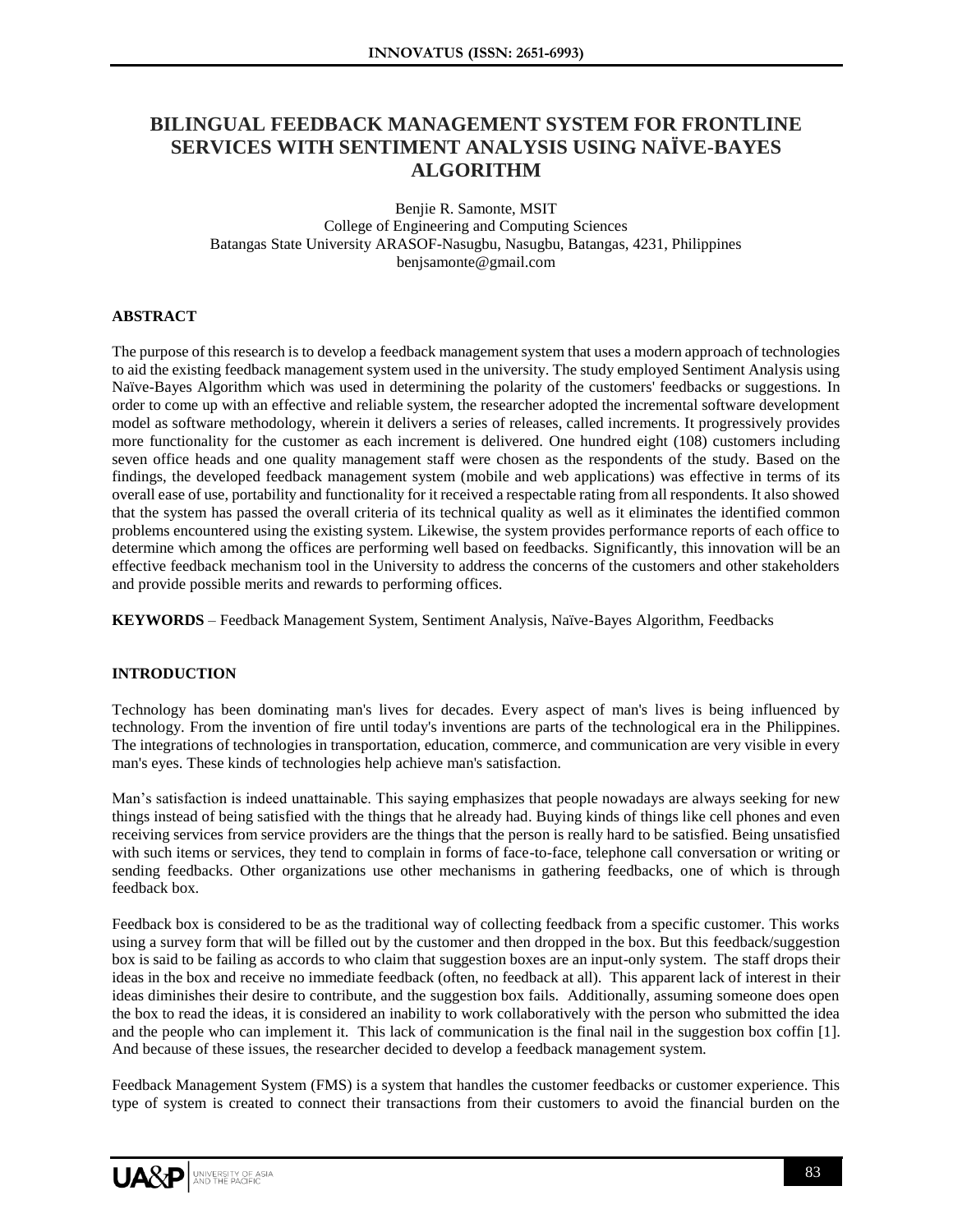business due to bad reviews and unawareness of customer's sentiment until it is too late. It is also a system that helps the management on how to improve their service. To satisfy the customers is the ultimate goal of the frontline service offices. These types of offices must also know the sentiments or opinions of their customers. And nowadays, there is a trend in the technology industry that is used in opinion mining, it is called sentiment analysis.

Sentiment Analysis (SA) is the process of analyzing and summarizing opinions. It is a type of natural language processing for tracking the moods and sentiments of the public about a service, product or topic and the application of Natural Language Processing (NLP), computational linguistics, and text analytics to identify and extract subjective information in source materials such as those discussions about certain products and services [2]. This kind of technology is widely implemented in social media platforms such as Facebook, Twitter etc. A feedback management system with sentiment analysis is a system that will give a large impact on quality service in a certain office. This type of feedback management system can be also implemented in state universities such as Batangas State University ARASOF-Nasugbu.

Batangas State University ARASOF-Nasugbu, as a leading university in the region, offers high-quality education to its students. The university also maintains its integrity and reputation in giving a quality of service to its students, customers, and other stakeholders. Given the fact that the university has different offices that provide frontline services to its customers, it must also consider the satisfaction rate of its services as its ultimate goal is to give a quality of service. The university has an office that manages all the frontline servicing offices, the Quality Assurance Office (QAO).

However, the researcher observed that the existing setup of feedback management system used by the QAO in feedback gathering is through the traditional feedback box. The researcher was determined to help the Quality Assurance Office as well as the frontline service offices in facilitating and continuously improving the quality of service that they will provide to their customers. The researcher came up with the idea of creating a web-based feedback management system with the use of sentiment analysis to aid the existing setup of the feedback management system of the university. This study aimed to develop and evaluate the feedback management system that will aid the existing feedback management system in the university. It aimed to help the customers to have a simple yet efficient feedback mechanism tool to evaluate the service provided by the offices they visited. It also aimed to help the university in performing statistical analysis of the customer satisfaction marks of every office, feedback collection and generation up to distribution of reports.

# **LITERATURE REVIEW**

# **Blog Comments Sentence Level Sentiment Analysis for Estimating Filipino ISP Customer Satisfaction**

The study conducted in 2015, entitled as "Blog Comments Sentence Level Sentiment Analysis for Estimating Filipino ISP Customer Satisfaction" was developed in a web-based system that analyzes the sentiment in each blog and comments of the customer of Internet Service Providers (ISPs) in the Philippines. The study focuses on automated opinion retrieval from blogs and comments to estimate the satisfaction of the three main Filipino ISPs. This system also uses different techniques in extracting useful information from textual data such as Automatic word seeding, Ngram tokenization, stemming and other sentiment analysis (SA). Furthermore, the researchers studied and experimented bag of words and ruled-based method in identifying the polarity of each blog and comments of the clients. In addition, they also used Naïve Bayes (NB), Support Vector Machine (SVM) and pre-processing features such as stopwords and stemmer which resulted in the increase of performance of the automated classifier. The said techniques automatically determined the sentiments of blog sentences [3].

# **Adoption of Opinion Mining in the Faculty Performance Evaluation System by the Students Using Naïve-Bayes Algorithm**

In 2016, a group of researchers conducted a study about "Adoption of Opinion Mining in the Faculty Performance Evaluation System by the Students Using Naïve Bayes Algorithm" that promotes adoption of opinion mining in the faculty performance using Naïve Bayes Algorithm. This study helped the school administrator in identifying the strengths and weaknesses of each faculty members based on the textual evaluation made by the students whether it is written in English or Filipino language. The result of the evaluation can also be represented into graphical form with the percentage of positive and negative feedback. Based on the result of the survey conducted by the researchers, this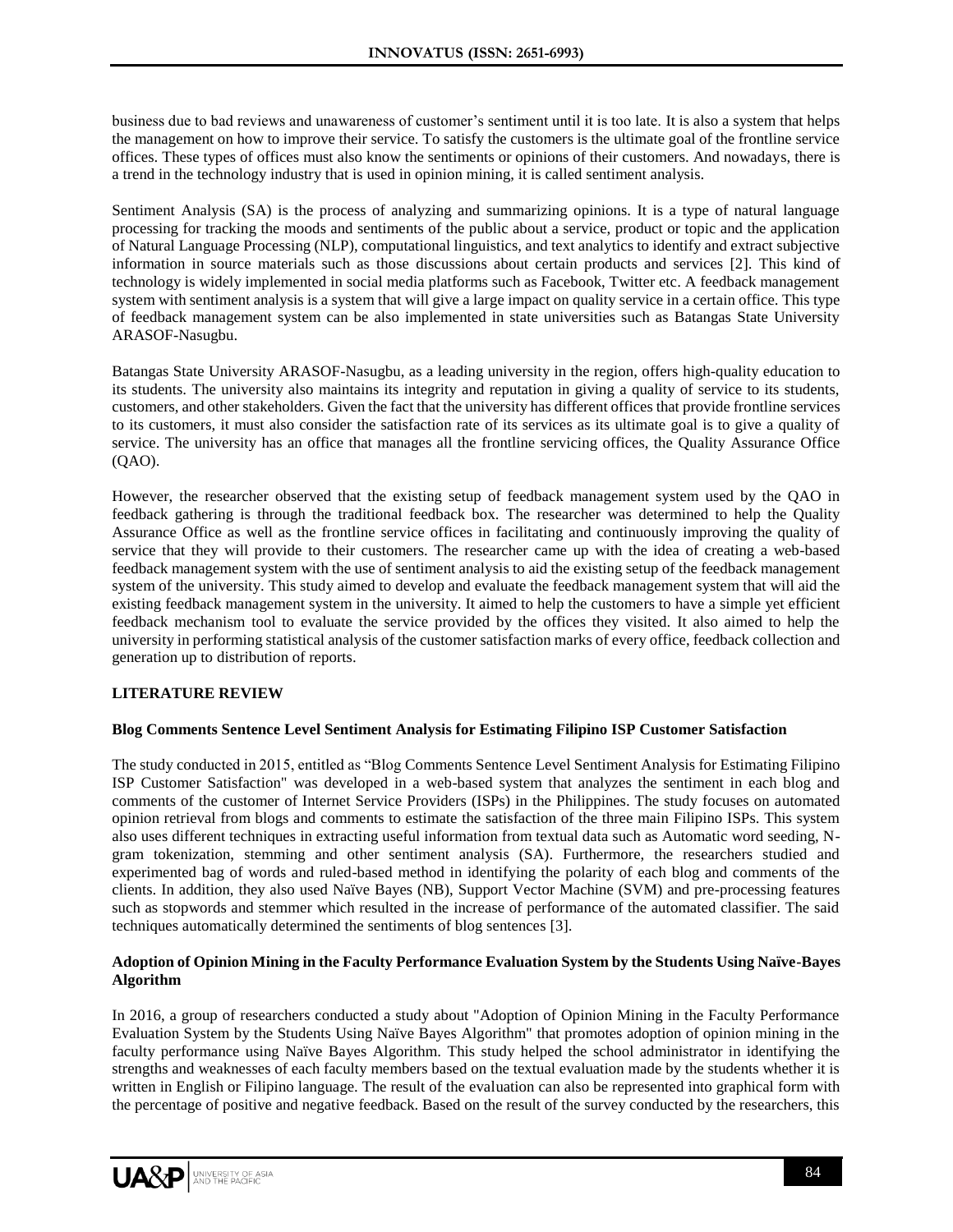system can be a great help to the school administrator in immediately identifying the positive and negative feedback of each student. Thus, the researchers also implied that the school administrator and educators can be more aware of the sentiments and concern of the students. In addition to the output given by the system, it could be also used as a basis for merit, awards and/or promotion of the faculty members [4].

# **Classifications of Emotions Expressed by Filipinos through Tweets**

The study entitled "Classifications of Emotions Expressed by Filipinos through Tweets" is conducted by Pinpin which attempting to classify the emotions of the Filipinos expressed through tweets. Based on the researchers' findings, there are seven basic states that were generated to counter negative emotions, the seven basic states studied were happiness, sadness, anger, fright, surprised, disgust, and neutral. Majority of gathered tweets using Naïve Bayes Algorithm were neutral and gained 79% of the percentage and 18% for happy. With those remarks, the accuracy of the developed system is 70% effective. Nonetheless, the researchers suggested that other dialects can be incorporated to increase the effectiveness of the classifier [5].

# **Estimating Filipino ISPs Customer Satisfaction Using Sentiment Analysis**

"Estimating Filipino ISPs Customer Satisfaction Using Sentiment Analysis" is a study conducted to assess customer satisfaction to ISPs in the Philippines. Using the sentiment analysis (SA) and natural language processing (NLP), together with text analytics Patacsil et. al think this as a way to extract useful information from textual data. As mention above, SA is one of the techniques that the researcher used. SA was used to estimate the satisfaction of the customer, while NLP uses the automatic word seeding in selecting the word dictionary, which has a pair set, the Good and Slow. To identify the polarity of each word and its dominance, the Naïve Bayes method was applied. The data used in this study were collected in blog posts. This proposed classifier successfully identified the positive and negative among those posts, the accuracy was 91.50% in the testing stage. However, the actual evaluation drops the accuracy rate into 60.27%. Here some factors include the posts labeled as Taglish, which makes the polarity of the word change. Special characters also affect the accuracy of the system, for example, is the "Mbps download speed bul  $@#$  \$% hit!" posted by the clients, which the system did not understand [6].

# **METHODOLOGY**

In the development of the Bilingual Feedback Management System for Frontline Services with Sentiment Analysis using Naïve Bayes Algorithm, the incremental software development model was adopted as the system development methodology. This methodology delivers a series of releases, called increments, provide progressively more functionality for the customer as each increment is delivered. The first increment is often the core production, which the basic and most urgent functionalities are addressed. This allows the users to undergo a detailed evaluation of the system in the earliest stage. The result of the evaluation was used to develop a plan for the next increment. The plan addresses the modification needed for the core product to deliver additional features and functionality that the user missed from the current increment. This process was repeated until the product is completed and ready to produce.



**Figure 1. Incremental Development Model**

Figure 1 shows the Incremental development model provided by Sommerville [7]. It shows that outline description is the beginning of the development process. In this process, the researcher provided an overview of the developed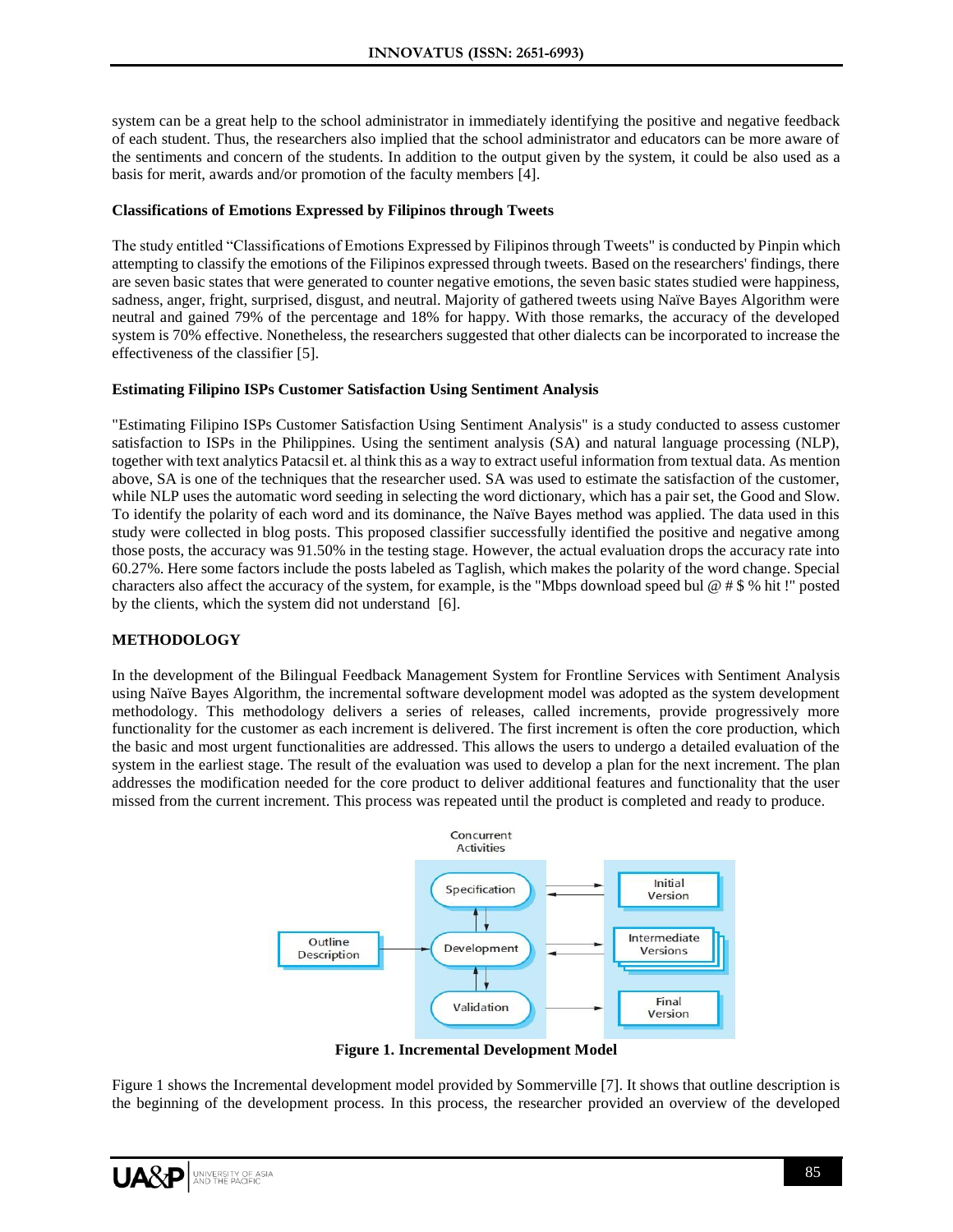

system. When this is provided, the process can be the next step to the three concurrent activities, the specification, development, and validation.

**Figure 2. System Architecture of the Developed Feedback Management System**

Figure 2 shows the system architecture of the developed feedback management system. It represents the structural perspective of the system.

The architecture is divided into layers: the users, users means of communicating to the web server, the web server, the modules, the processing and data retrieval and lastly, the database server and application server. The users' layer includes the persons or individual who has access to the system. The users' means of communicating to the web server includes the mobile application and web application. The web server layer includes the web server of the system. The modules layer includes business processes that the system can do. The processing and data retrieval layer include the processes on how each module communicates to the database and application server. And lastly, the database and application server layer wherein the database server of the system, as well as the application server, are included. The architecture also includes color-coded flow lines that represent each user and its level access rights on the system

#### **Algorithm**

 In this study, the researcher used sentiment analysis. It is a type of algorithm that is used to determine the emotion or sentiment based on the inputs. It is sometimes called as opinion mining. There are many algorithms that are used in sentiment analysis, one of which is the Naïve-Bayes Algorithm.

 Naïve-Bayes Algorithm is based on the so-called Bayesian theorem. Naïve-Bayes Classifier has been defined as this mathematical notation below which means the posterior probability of class given predictor is equal to the prior probability of a class multiplied by the probability of a predictor given class divided by the prior probability of the predictor.

$$
P(Sentiment \setminus \mathit{Sentence}) = \sum_{n=1} P(c) (Px|c) / P(x)
$$

 Based upon the above Naïve Bayes classifier function, the researcher presented an approach to optimize the Naive Bayes classification algorithm by removing the redundant correlated and irrelevant features so that algorithm can be applied/used with a significant improvement in the domain which involves correlated features. The researcher applied this type of algorithm to the study, specifically in determining the polarity of the customer's feedbacks or suggestions.

#### **Respondents of the Study**

The participants of the study included 108 respondents: 1 Quality Assurance Officer, 7 Office Heads and randomly selected customers composed of 60 students 15 parents, 10 guests, 5 employees, 5 faculty members and 5 alumni.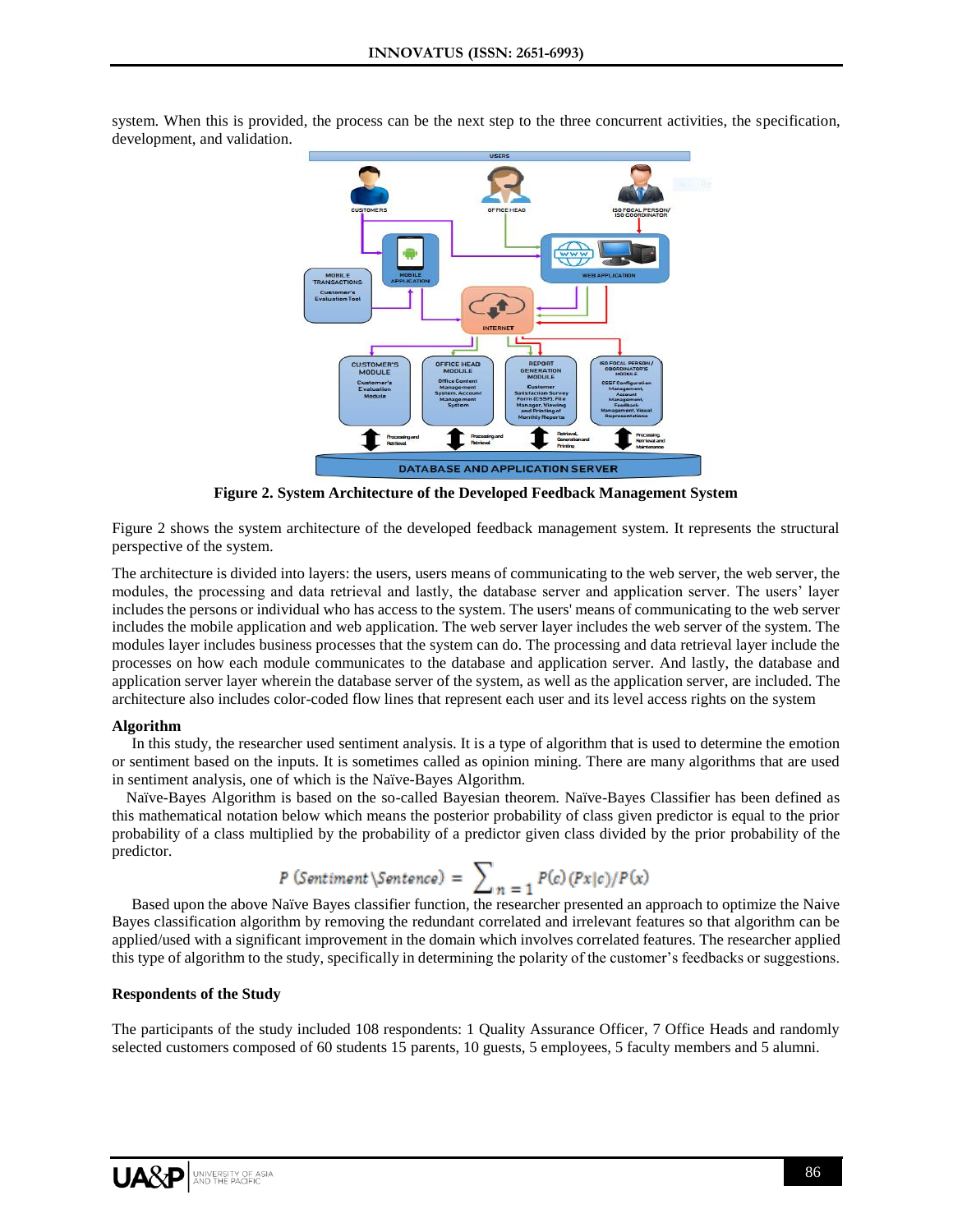### **RESULTS**

| <b>Respondent</b>            | <b>Weighted Mean</b> | <b>Verbal Interpretation</b> |
|------------------------------|----------------------|------------------------------|
| Customers                    | 2.66                 | Moderate Problem             |
| ISO Staffs and Office Heads  | 2.25                 | Minor Problem                |
| <b>Overall Weighted Mean</b> | 2.46                 | <b>Minor Problem</b>         |

**Table 1. Level of Impact of Problems Encountered by All Respondents**

 Table 1 shows that the customer respondents evaluated their problems as Moderate and ISO Staff and Office Heads respondents rated their problems as minor. Overall, the evaluation of all respondents to the problems that they have encountered was Minor. Most of the customers feel awkward writing in public. This can be attributed to the fact that they are not given areas to provide or write their feedbacks privately. While ISO Staffs and Offices Heads' top problem was the monitoring of the monthly performance of the offices. This is ascribed to time-inefficiency in gathering the feedbacks which also requires a lot of manpower to have the monitoring results.

| Module                   | <b>Alpha Testing</b> | <b>Beta Testing</b> | <b>User Acceptance Testing</b> |
|--------------------------|----------------------|---------------------|--------------------------------|
| Customer                 | Passed               | Passed              | Passed                         |
| <b>ISO</b> Focal Person  | Passed               | Passed              | Passed                         |
| Office Head              | Passed               | Passed              | Passed                         |
| <b>Report Generation</b> | Passed               | Passed              | Passed                         |

# **Table 2. Technical Software Quality Assurance Evaluation Results**

 Table 2 shows that customer's module, ISO Focal Person's module, Office Head's module, and Report Generation module have passed the alpha, beta, and user acceptance testing. Overall, all system modules have passed the technical software quality assurance test. This indicates that the developed application is confirmed fully functional.

| Table 3. Level of Agreement of the ISO Focal Person/Coordinator and Office Heads to the Effectiveness of |
|----------------------------------------------------------------------------------------------------------|
| the Developed System                                                                                     |

| <b>Features</b>                | <b>Weighted Mean</b> | <b>Verbal Interpretation</b> |
|--------------------------------|----------------------|------------------------------|
| <b>Feedback Collection</b>     | 4.63                 | <b>Strongly Agree</b>        |
| Feedback Analysis              | 4.21                 | <b>Strongly Agree</b>        |
| <b>Report Generation</b>       | 4.50                 | <b>Strongly Agree</b>        |
| Customer's Information Privacy | 4.25                 | <b>Strongly Agree</b>        |
| <b>Overall Weighted Mean</b>   | 4.40                 | <b>Strongly Agree</b>        |

 Table 3 shows that the respondents rated 4.63 in all criteria of feedback collection, 4.21 in all aspects of feedback analysis, 4.50 in the report generation and 4.25 on the things relative to customer's information privacy. Overall, the respondents evaluated the effectiveness of the developed system was 4.40 with a verbal interpretation of 'Strongly Agree'. This data means that features of the system was engineered carefully and satisfied all the requirements set on the specifications document.